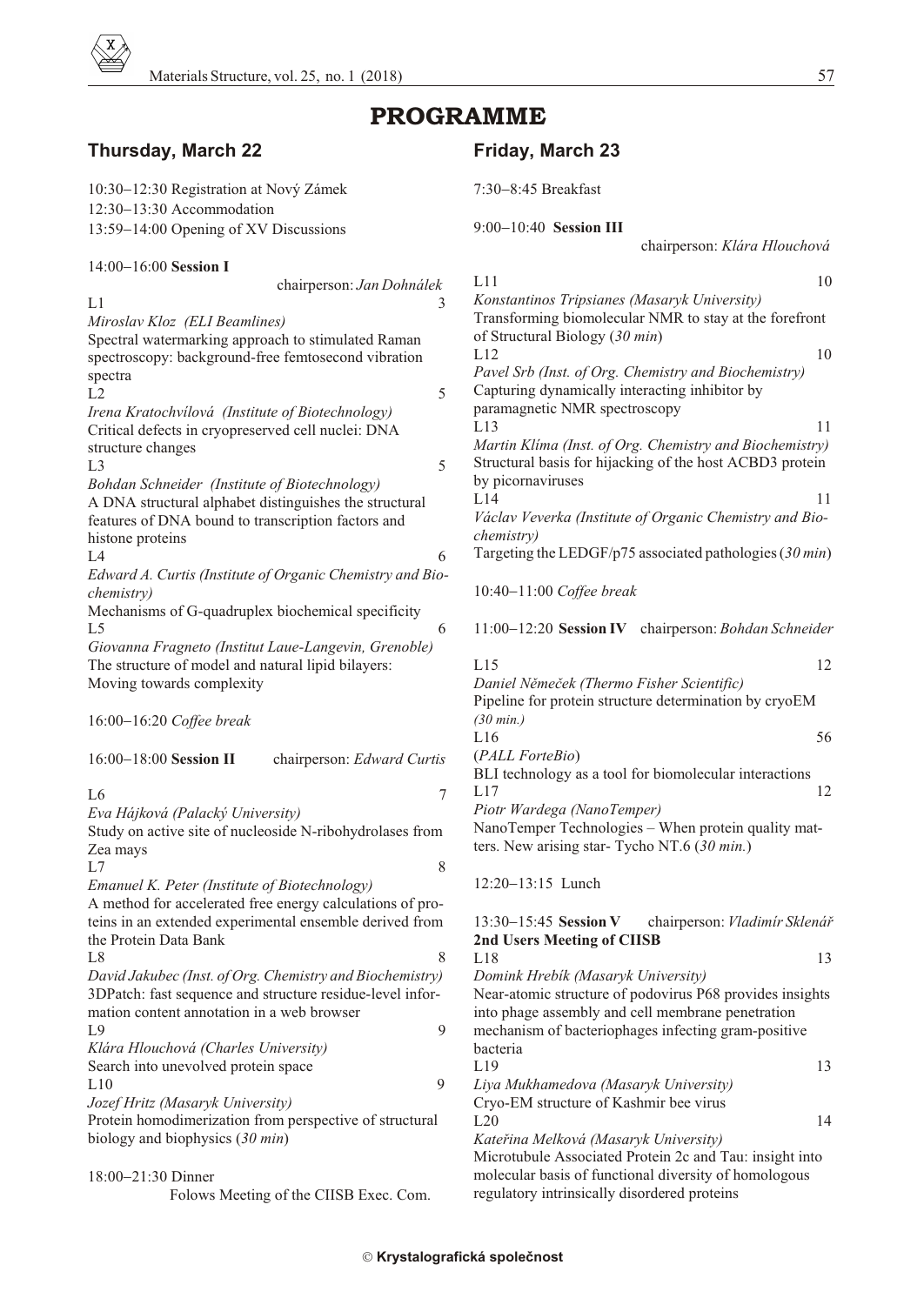| L20                                                         | 14 | <b>Saturday, March 24</b>                                  |
|-------------------------------------------------------------|----|------------------------------------------------------------|
| Karel Škubník (Masaryk University)                          |    |                                                            |
| Virion structures and genome release mechanism of hon-      |    | 7:30 9:15 Breakfast                                        |
| eybee viruses from the family Iflaviridae                   |    |                                                            |
| L21                                                         | 15 | 9:30 10:20 Session VII                                     |
| Michaela Procházková (Masaryk University)                   |    | chairperson: Veronika Obšilová                             |
| Structure of sacbrood honeybee virus reveals evolution of   |    | L28<br>20                                                  |
| capsid protein features important for Iflavirus cell entry  |    | Rüdifer Ettrich (Institute of Microbiology)                |
| L22                                                         | 16 | Computational Modeling of 3'-Phosphoadenosine 5'-          |
| Martin Polák (Masaryk University)                           |    | Phosphosulfate Synthase PAPSS (30 min.)                    |
| Molecular architecture and life cycle of filamentous        |    | L29<br>21                                                  |
| viruses                                                     |    | Jan Mičan (Masaryk University)                             |
|                                                             |    | Computational Enzyme Design of Haloalkane                  |
| 15:45 16:15 Coffee break                                    |    | Dehalogenases for Yperite Degradation                      |
|                                                             |    |                                                            |
| 16:00 18:00 Session VI<br>chairperson: Pavel Plevka         |    | 10:20 10:40 Coffee break                                   |
| 2nd Users Meeting of CIISB                                  |    |                                                            |
| L23                                                         | 16 | 10:40 11:50 Session VII                                    |
| Tibor Füzik (Masaryk University)                            |    | chairperson: Rüdiger Ettrich                               |
| Structure of tick-borne encephalitis virus and its neutral- |    | L30<br>22                                                  |
| ization by a monoclonal antibody $(30 \text{ min.})$        |    | Veronika Obšilová (Institute of Physiology)                |
| L24                                                         | 17 | Molecular basis of the 14-3-3 protein-dependent activa-    |
| Josef Houser (Masaryk University)                           |    | tion of yeast neutral trehalase Nth1 $(30 \text{ min})$    |
| Looking for inhibitor: structural and functional analysis   |    | L31<br>22                                                  |
| of novel bangle lectin PHL from Photorhabdus                |    | Katarína Pšenáková (Charles University)                    |
| asymbioticas                                                |    | Structural characterization of protein kinase ASK1 and its |
| L25                                                         | 18 | interaction with thioredoxin                               |
| Tereza Skálová (Institute of Biotechnology)                 |    | L32<br>23                                                  |
| Crystal structure of globin domain of AfGcHK histidine      |    | Evžen Bouřa (Institute of Organic Chemistry and Bio-       |
| kinase                                                      |    | chemistry)                                                 |
| L26                                                         | 18 | Structural analysis of phosphatidylinositol 4-kinase IIIß  |
| Leona Švecová (Institute of Biotechnology)                  |    | (PI4KB) protein complexes with 14-3-3, ACBD3 and vi-       |
| Crystal structure of novel aryl-alcohol oxidase from        |    | ral proteins                                               |
| thermophilic fungus                                         |    |                                                            |
| L27                                                         | 19 | 11:50-12:15 Student prizes & concluding remarks            |
| Kseniya Ustinova (Institute of Biotechnology)               |    |                                                            |
| Identification and characterization of microtubule-binding  |    | 12:30 13:30 Lunch                                          |
| domain of HDAC6                                             |    |                                                            |
|                                                             |    |                                                            |

### *Libor Grubhofer*

Greetings by the president of the Czech Society for Biochemistry and Molecular Biology

18:30 19:30 Dinner

### 19:30 20:45

**General Assembly of the Czech Society for Structural** Biology. Meeting will be held in the Czech and/or Slovak languages.

### 20:30 22:30 **Poster Session**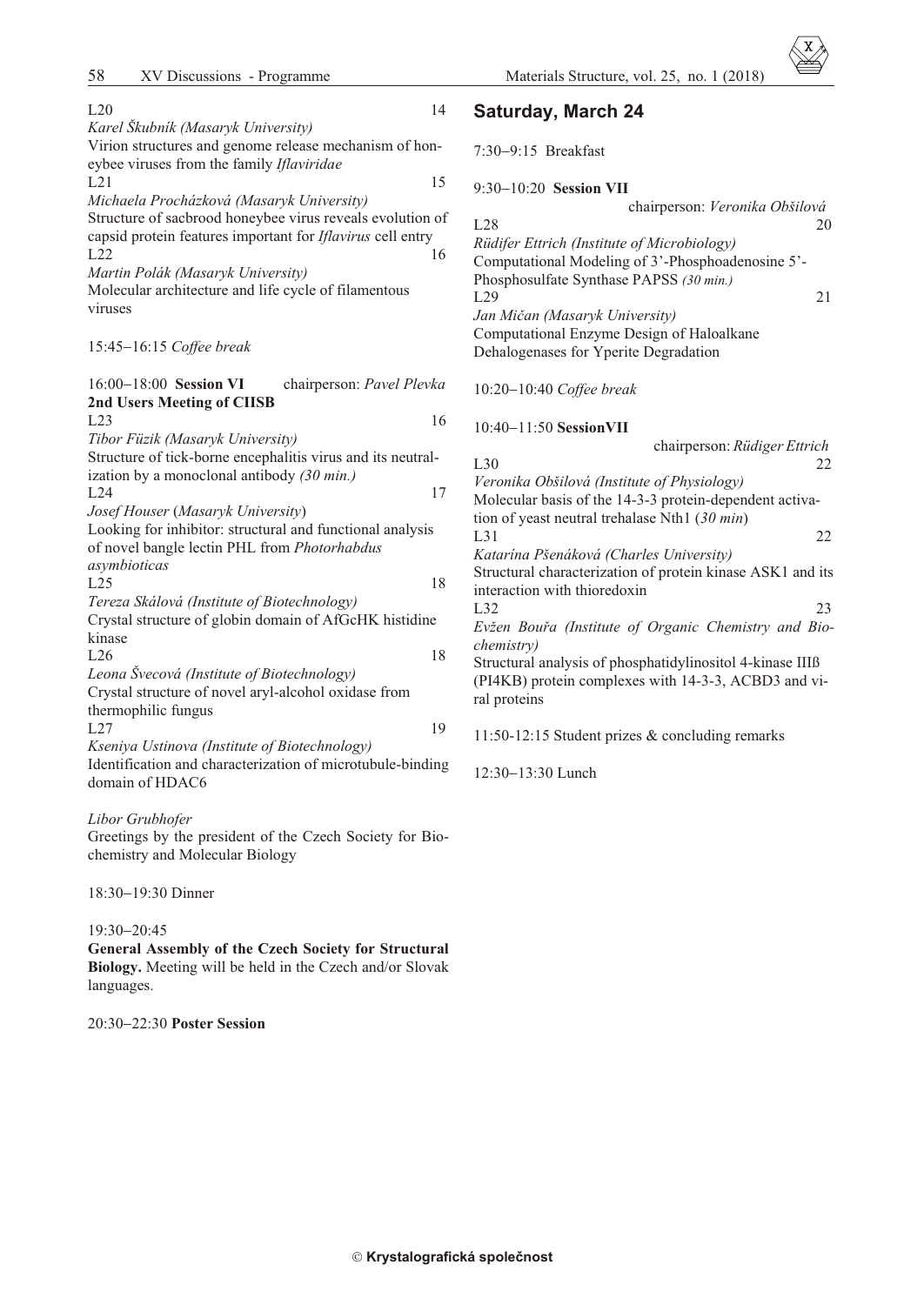## **POSTERS**

## P1 24

*Kristýna Adámková (In sti tute of Bio tech nol ogy)* Interaction of zinc-dependent nuclease from S1-P1 family with RNA

### $P2$  24 *Miroslava Alblová (Institute of Physiology)*

Structural studies of the 14-3-3 protein and neutral trehalase (Nth1) complex

### P3 25 *Petra Babková (Masaryk Uni ver sity)*

Structural analysis of resurrected ancestral haloalkane dehalogenases

### $P4$  26 *Pavol Bárdy (Masaryk Uni ver sity)*

Grand theft among bacteria and phages: the structure of the gene trans fer agent

### $P5 \t\t 26$ *Ro man Baška (Masaryk Uni versity)* Structural study of staphylococcal phage phi812K1/420 proteins BmpA, BmpB and BmpC

# P6 27

*Ivana Berková (University of South Bohemia)* Crystallization studies of novel haloalkane dehalogenase DgaA from *Glacieocola agarylitica* NO2

## P7 27 *Ján Bíòovský (Masaryk Uni ver sity)*

Phage adhesion to S. aureus: structure-functional studies of Receptor Binding Protein 1

### P8 28 *Pavlína Božíková (Institute of Biotechnology)* Structural alphabets for conformational analysis of nucleic acidssite inhibitors with anti-schistosomal activity

### P9 28 *Barbora Bøenková (Masaryk University)* Novel structure of membrane nanodisc

P10 29 *Da vid Buchta (Masaryk University)* Virion structure and inhibition of genome release of human echovirus 18

### P11 29 *Michal Buša (Inst. of Org. Chemistry and Biochemistry)* Functional characterisation of novel cysteine protease inhibitor from *Fasciola hepatica*

### $P12$  30 *Ca rina R. Büttner (Masaryk Uni versity)* Structures of three infection cycle intermediates of Coxsackievirus A6

### P13 30 *Ondrej Cehlár (In stitute of Neuroimmunology)* Conformational biases of tau protein's microtubule binding repeat regions r modulation of Th17-mediated pro-inflam matory axis

## P14 31 *Dominika Chalupská*

*(Institute of Organic Chemistry and Biochemistry)* Structural and biophysical characterization of the PI4KB:14-3-3 protein complex

P15 32 **Tatsiana Charnavets** (Institute of Biotechnology) Facilities at the Centre of Molecular Structure of BIOCEV

### P16 32 *Klaudia Chmelová (Masaryk University)* Structure-function analysis of DhmeA, a haloalkane dehalogenase of subfamily III from *Haloferax mediterranei*

## P17 33

*Zuzana Cieniková (Masaryk University)* Structural studies of the *Myoviridae* bacteriophage 812 portal complex

## P18 33

*Alžbìta Dikunová (Masaryk Uni versity)* Expression, purification and structural analysis of recombinant chronic bee paralysis virus RNA-dependent-RNA-polymerase

## P19 34

*Anna Dubanková (In sti tute of Or ganic Chem is try and Bio chem is try)* Structural and functional characterisation of Aichi virus RNA dependent RNA polymerase

### P20 34 Pavla Fajtová (Inst. of Org. Chemistry and Biochemistry) SmSP2: an anti-hemostatic serine protease secreted by the blood fluke patho gen, *Schistosoma mansoni*

P21 35

Jiří Fukal (Inst. of Org. Chemistry and Biochemistry) The benchmark of 31P NMR parameters in phosphate: a case study on structurally constrained and flexible phosphate

### $P22$  36

*Valerio Guido Giacobelli (Charles Uni ver sity)* Test of genetic code evolution hypotheses: Reverse evolution of specific target proteins by mRNA-display technique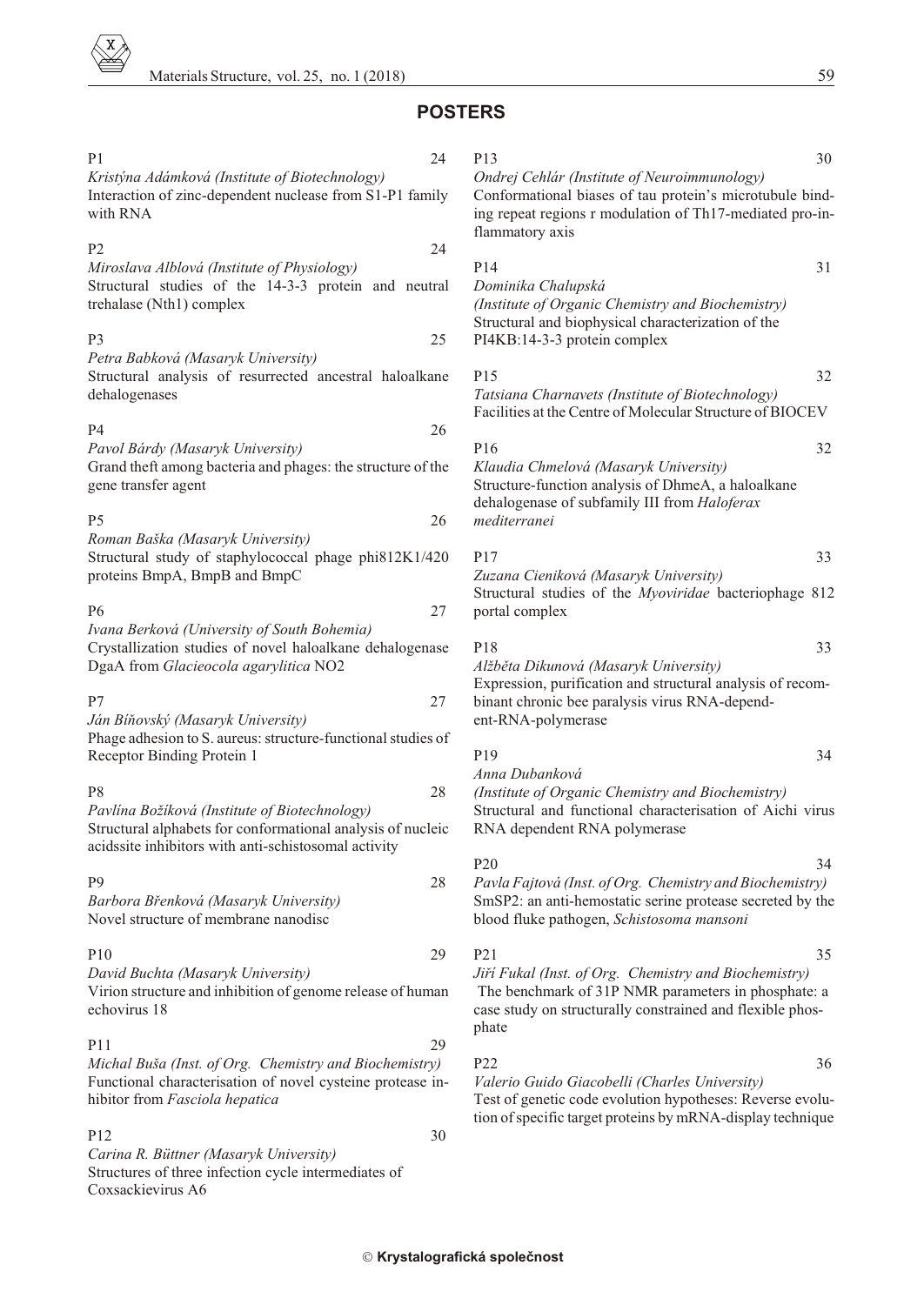| 60<br>XV Discussions - Programme                                                                                                                                                                                                  |    |
|-----------------------------------------------------------------------------------------------------------------------------------------------------------------------------------------------------------------------------------|----|
| P23<br>Mária Gondová (Masaryk University)<br>Crystal structure of honeybee hexamerin 70b provides in-<br>sight into regulation of juvenile hormone levels in<br>haemolymph of pupae                                               | 36 |
| P24<br>Petra Havlíčková (University of South Bohemia)<br>Crystallization studies and preliminary X-ray crystallo-<br>graphic analysis of a newly prepared histidinol-phos-<br>phate phosphatase Tt82 from Thermococcus onnurineus | 37 |
| P25<br>Rozálie Hexnerová<br>(Institute of Organic Chemistry and Biochemistry)<br>Abbreviation paradise: The Taz2 (CBP) TAD (C/EBPß)<br>interaction                                                                                | 37 |
| P26<br>Miroslav Homola (Masaryk University)<br>Structure and replication of <i>Emiliania huxleyi</i> virus 86                                                                                                                     | 38 |
| P27<br>Martin Horn (Inst. of Org. Chemistry and Biochemistry)<br>Novel macrocyclic inhibitors of human cathepsin D                                                                                                                | 38 |
| P <sub>28</sub><br>Matej Horváth (Charles University)<br>Structural basis of ASK1 inhibition by DJ-1                                                                                                                              | 38 |
| P29<br>A. Ishemgulova (Masaryk University)<br>Vaccinia virus as vector for human rhinovirus C3<br>expression                                                                                                                      | 39 |
| P30<br>Adéla Jilková (Masaryk University)<br>Exploring druggable hot spots in Schistosoma mansoni<br>cathepsin B1 for structure-based design of vinyl sulfone<br>inhibitors                                                       | 40 |
| P31<br>Dana Kalábová (Institute of Physiology)<br>Human procaspase-2 phosphorylation at both S139 and<br>S164 is required for 14-3-3 binding                                                                                      | 40 |
| P32                                                                                                                                                                                                                               | 41 |

*Barbora Kašèáková (Uni versity of South Bo he mia)* Structure-functional studies of protein P4 from bacteriophage 8

P33 42 *Lucie Koláøová (In sti tute of Bio tech nol ogy)* Interferons type II and their receptors  $R1$  and  $R2$  in fish species: structure, function and evolution

P34 42 Petr Kolenko (Institute of Biotechnology) Weak ligand binding: data processing and electron density calculation methods

P35 43

*Radka Konèitíková (Palacký Uni versity)* Study on several plant aldehyde dehydrogenases from moss *Physcomitrella patens*

### P36 44

*Salome Kylarová (Charles University)* Structural insights into the regulation of CaMKK2 by calmodulin and 14-3-3 proteiny

# P37 44

*Barbora Landová (In sti tute of Or ganic Chem is try and Bio chem is try)* Molecular mechanisms of DNA interstrand cross-link formation

### P38 45

*Domenico Lentini Santo (Charles Uni versity)* Structural studies of 14-3-3 complexes with peptides containing 14-3-3 binding motifs of protein kinase CaMKK2

P39 46 *Václav Mareška (University of Chemistry and Technology)* Electronic sculpting of AT2R ligands by well-tempered and Flying Gaussian metadynamics

P40 46

*Klaudia Mihalovièová (In stitute of Neuroimmunology)* Construction of vectors enabling eukaryotic expression of antibody Fabs aimed at crystallography of tau filament core

| P41                                         | 47 |
|---------------------------------------------|----|
| Jana Moravcová (Masaryk University)         |    |
| Cryo-electron microscopy of mammalian cells |    |

P42 47 *Erik Nomilner (Masaryk Uni ver sity)* Study of dynamics of intrinsically disordered protein MAP2c using NMR relaxation

### P43 48 *Jan Prchal (University of Chemistry and Technology)* Interaction of MoMLV and MMTV matrix proteins with membraneous phospholipids

P44 49 Jakub Ptáček (Institute of Biotechnology)

Engineered fragments of anti-PSMA antibodies and their use in immunotherapy of prostate cancer

## $P45$  49

*Michal Rùžièka (Masaryk Uni ver sity)* Structural and Elastic Properties of DNA Mutation Motifs

## $P46$  50 *Bohdan Schneider (Institute of Biotechnology)* Dinucleotide hydration sites